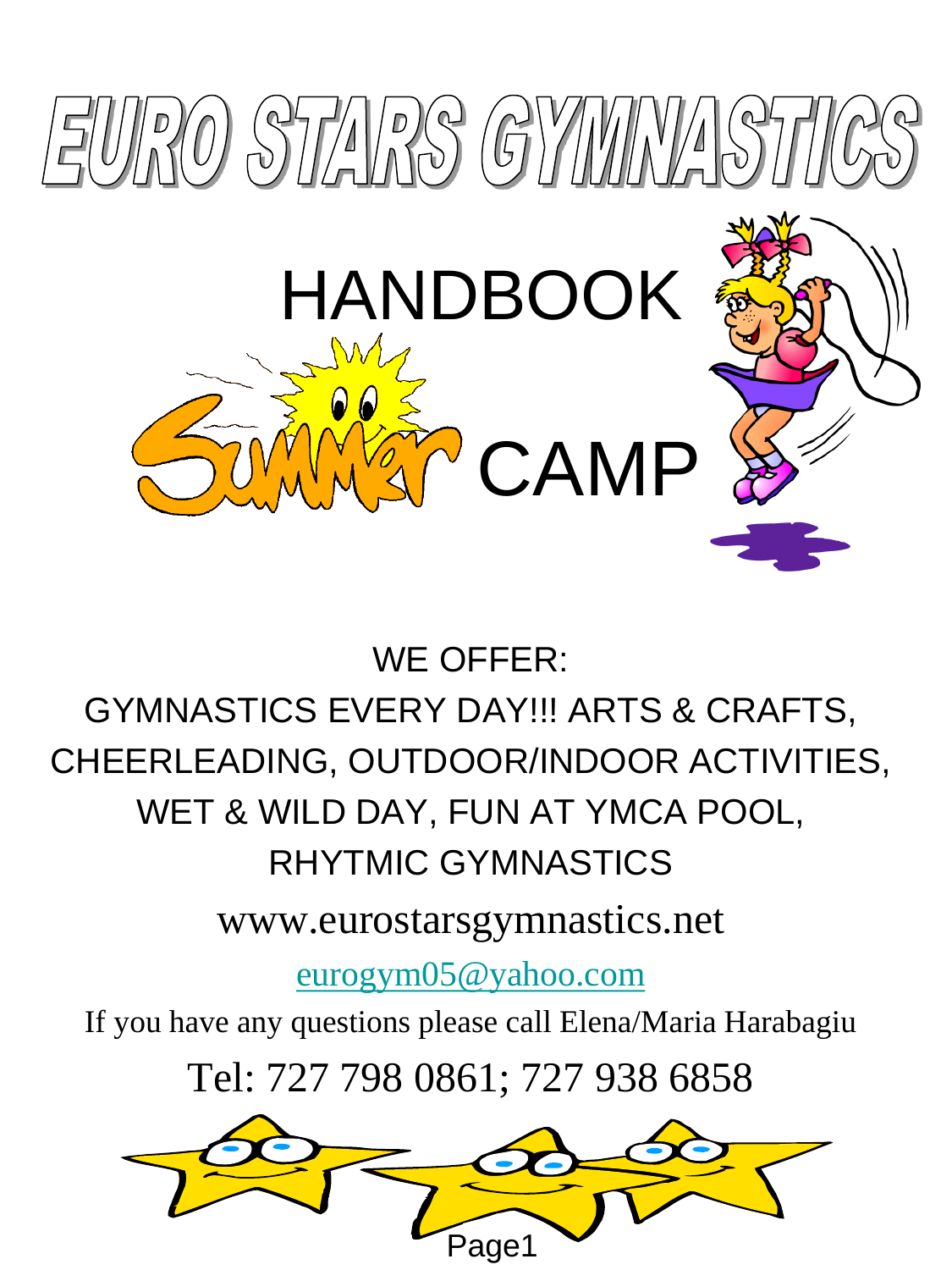#### The following pages describe our teaching process, rules, duties, safety, snacks & lunches, weekly calendar.

### *Introduction*

- Our goal is to provide a safe, structured, educational environment where your children can learn gymnastics skills that will carry them through life.
- Our program is based on the developmental curriculum of the USA Gymnastics Program. Each Class is designed to meet the developmental needs of our young students. We start with basics in order to lay a good, solid foundation. All our programs strive to build self-confidence.
- The children are offered encouragement through the learning process.

#### *Gymnastics is the greatest, most complete physical education in the world.*

 Gym time offers a chance to play cooperative games, develop motor skills, flexibility, and gymnastics skills while using obstacle courses, trampoline, balance beam, parachute games etc.